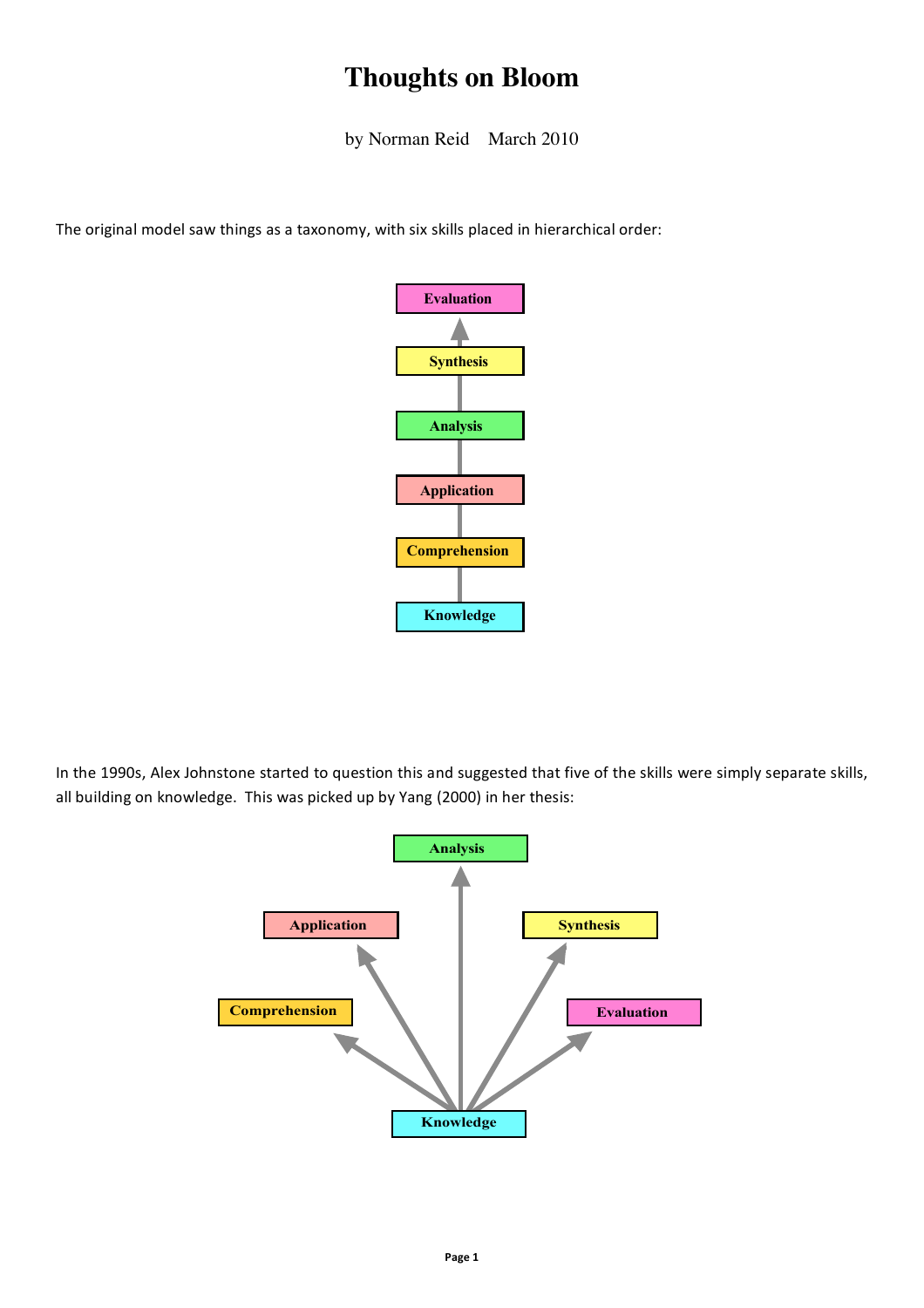Following this, I started to question the description of comprehension and began to realise that this was not really anything more than routine use of a memorised procedure or idea. I played with ideas and then, in the context of assessment, suggested five discrete cognitive skills:

- What they know
- **O** What they understand
- What they can do
- How they can think
- How well they can evaluate

| <b>Broad Areas</b>            | <b>Working Description</b>                                                                                      |
|-------------------------------|-----------------------------------------------------------------------------------------------------------------|
| <b>What they know</b>         | What the student knows (facts, concepts, skills) or can be accessed.                                            |
| What they understand          | The extent to which the student can apply their knowledge in novel<br>situations with some prospect of success. |
| What they can do              | Skills (practical or procedural) which the student can demonstrate<br>successfully.                             |
| How they can think            | Four broad areas: critical thinking, creative thinking, scientific thinking<br>and problem solving              |
| How well they can<br>evaluate | The extent to which the student can assess the validity and relevance of<br>knowledge                           |

I then developed (based on much literature) descriptions for:

**Critical thinking:** The extent to which the student can ask the questions why? what? and how? of new information, its sources and the way it links to which is already known.

**Creative Thinking:** The ability to Imagine or invent something new of perceived value.

- **Scientific Thinking:** Grasping the nature, place and handling of experimentation, including the place of hypothesis formation.
- Here I fell back on Alex's excellent analysis (1993) which describes 8 types of problems. The **Problem Solving:** work of Yang and many others shows that problem solving is almost certainly not a generic skill and is not easily taught. The work of Bennett and others had shown that most problems set at school and university level examinations tend to be closed problems. These are basically algorithmic exercise where students are given information, use an established procedure to reach a specified goal.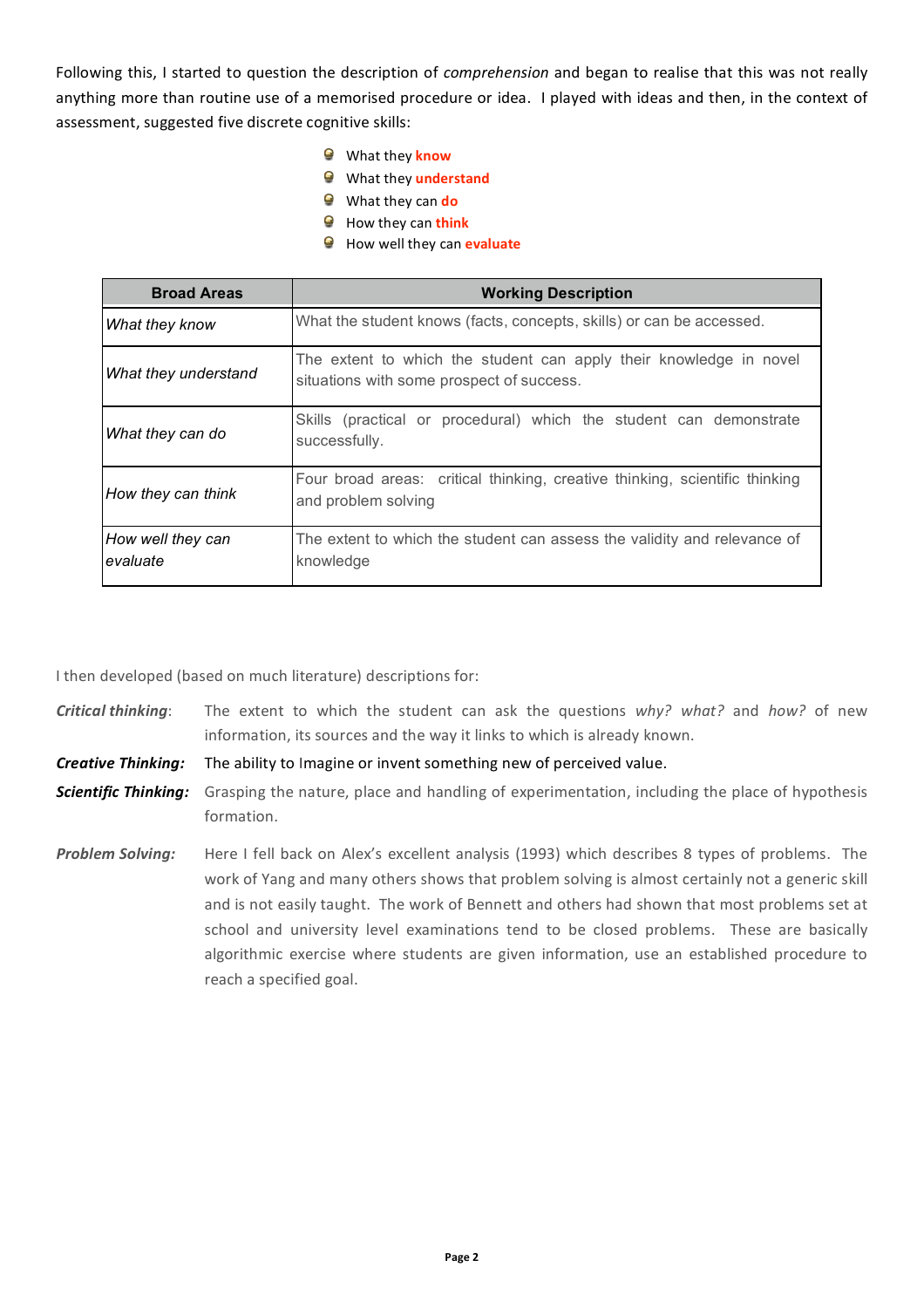I then brought it all together in the following way (I like pictures!).



Understanding, doing, thinking and evaluating cannot exist in a vacuum but all depend on knowledge which is stored in long term memory or knowledge to which the student has access.

Similarly, genuine problem solving may depend on all of the skills of understanding, doing, thinking and evaluating.

I also used the affective taxonomy in the 1970s. I have developed an alternative model here also. The problem that forced this into the open was to distinguish between belief and attitude.